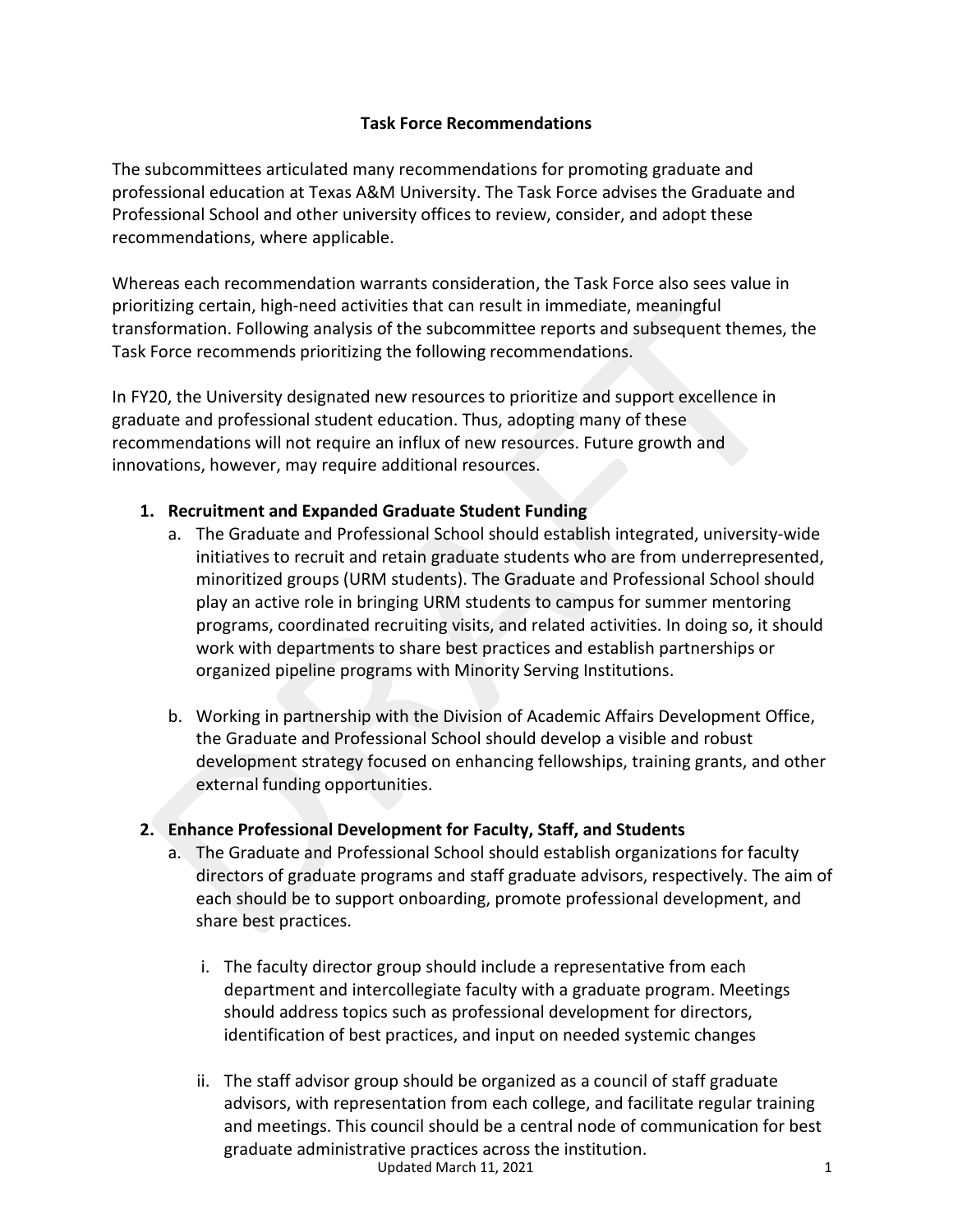- b. In line with the Commission on Diversity, Equity, and Inclusion's [recommendations,](https://president.tamu.edu/committees-task-forces/index.html) enhance professional development opportunities for graduate and professional students, including the addition of equity-focused professional development and more systematic efforts in teaching assistant feedback and evaluation.
	- i. Provide equity-focused professional development focused on racial literacy and racial equity problem-solving skills to ensure the ability to address and confront practices, cultural norms, and policies that undermine racial equity.
	- ii. Improve the effectiveness of graduate student teaching through purposeful teaching assistant feedback and evaluation in partnership with ongoing Center for Teaching Excellence activities and programs
- **3. Promote Applicability and Make Services Widely Available for Graduate and Professional Students**
	- a. Whereas the Graduate and Professional School does not offer many of these services itself, more attention should be paid to ensuring that Student Services offices have the capacity and explicitly serve the needs of all graduate and professional student levels, including distance students. These collaborative efforts should focus on:
		- i. Improving the organization and communication of access to important resources, including counseling and psychological services, career services, and ombuds services.
		- ii. Working with the Career Center to ensure that career counseling and development services are available for master's students in professional schools.
		- iii. Providing tailored and student-centered orientation activities.

# **4. Support Campuses outside Bryan/College Station and the First Professional Programs**

- a. Form a Professional School Working Group to serve as advocates and liaisons for professional schools and their students, highlighting needs and concerns. The focus may include:
	- i. University-wide communications, professional development, student services, faculty and program requirements (e.g., minimum syllabus requirements, new courses and programs), and university calendars.
	- ii. Ensuring that compliance with University-wide standards, like SACSCOC, is carried out in ways that do not duplicate or add to the reporting requirements that already exist in professional schools. Specific attention should be paid to how data collected can be most efficiently and effectively used for multiple reporting purposes.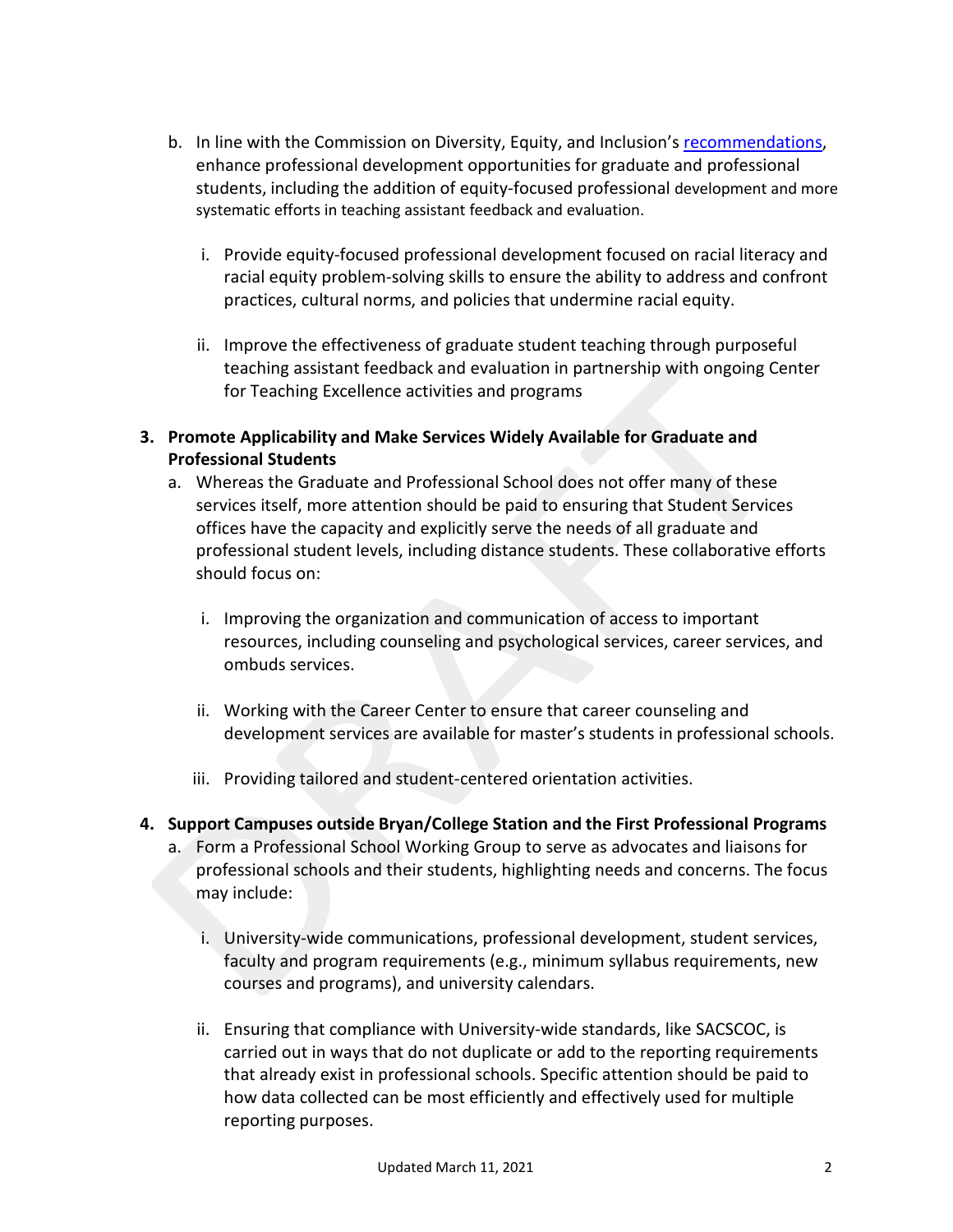- b. Enhance capacity of and access to Counseling and Psychological Services. Explore and prioritize the hiring of one or more licensed counselors who would split time among various university professional programs located outside College Station. Such actions will ensure that on multiple days every week, each professional program would have a licensed counselor on campus.
- c. The Graduate and Professional School should establish a standing committee which meets annually for the support of graduate and professional students, faculty, and staff outside of the Texas A&M Bryan/College Station campus. These include:
	- i. Rules, policies, and practices.
	- ii. Challenges in parking when conducting business on main campus, differential access to student services (particularly counseling services) that may not be available at all units, the need for multiple email addresses to manage different university processes, and the structure of fees for graduate and professional students.
- d. Charge the Graduate and Professional Council's first professional subcommittee with identifying opportunities for collaboration in professionalism and leadership training required among accrediting bodies.

#### **5. Improve Administrative Processes**

- a. The Graduate and Professional School should work with colleges and agencies to reduce funding barriers to interdisciplinarity and to improve consistency of graduate assistant policies by adlocing graduate assistants to colleges insteadof the agencies.
- b. Streamline processes for 3+2, 4+1, and other combined degree programs to ensure these students receive appropriate academic and financial aid advisement, communications, and related services.

#### **6. Improve Marketing and Communications**

- a. Articulate to internal and external stakeholders the unique contributions and value of master's programs and studentsand the variety of our master's program offerings, research or professionally focused, online or face-to-face.
- b. The Graduate and Professional School should focus on positioning itself as a student-centered hub for graduate and professional students. In doing so, it should improve marketing and communications efforts to prospective and current students through its website, targeted communications, and social media.

# **7. Enhance Mentoring, Advising, and Community Building**

a. The Graduate and Professional School should enhance mentoring and advising activities, and engage in activities designed to foster a sense of community among